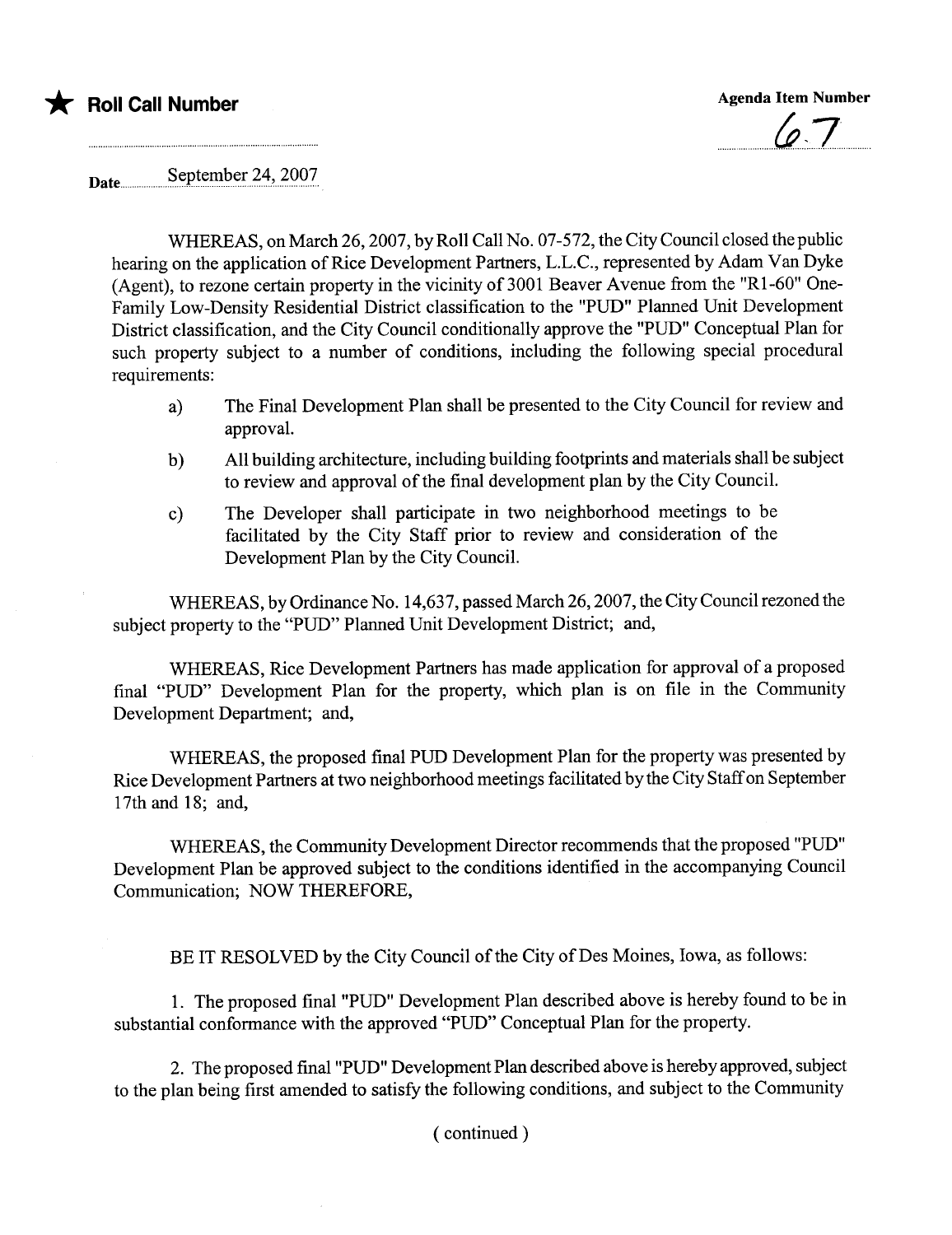## \* Roll Call Number Agenda Item Number Agenda Item Number

 $\sqrt{aT}$ 

## Date September 24, 2007

Development Director finding that such conditions have been satisfied by the amendments to the plan:

-2-

- A. The project must be served by a public storm sewer to be constructed within the Wallace Lane right-of-way. No construction shall be commenced pursuant to the Final Development Plan until adequate provision has been made to the City's satisfaction for the financing and construction of that public storm sewer.
- B. The architecture of the nine (9) townhome units shall be amended to include the following additional architectural details:
	- 1) Brick wains coating shall be provided along the bottom two (2) feet of all sides of each building.
	- 2) All garage doors shall have multi-light "craftsman" style windows in single or double rows.
	- 3) All windows shall be double-hung with a multi-light over single pane "craftsman" style.
	- 4) All exterior entry doors shall have a multi-light "craftsman" style windows.
	- 5) All windows and doors shall have wide wood surrounds of at least 4-inches in width.
	- 6) Gables shall include exposed rafters, and decorative beams or braces.
- C. The Developer shall install a traffic island in the Adams Avenue entrance drive to discourage left turns for traffic exiting from the site onto Adams Avenue. The developer shall also install 5-foot wide "neck-downs" on the north and south sides of Adams Avenue east of the Adams Avenue entrance drive to discourage cut-through traffic into the residential neighborhood. No traffc signal will be required at the intersection of Beaver Avenue and Adams Avenue at this time. However, the City Traffc Engineer is directed to monitor the future traffic flows on Beaver Avenue and Adams Avenue and to submit a CIP request to install a traffic signal should it be warranted in the future.
- D. The Wallace Lane Storm Sewer shall accommodate contributing drainage areas east of Beaver Avenue.
- E. Existing overhead utilties along the east side of Beaver Avenue shall remain overhead on the east side of Beaver Avenue unless under-grounded at the developer or utility's expense.
- F. Stuc-o-flex high performance coating applied to the concrete foundation wall is acceptable as noted on the submitted building elevations.
- G. The Landscape Plan is approved as submitted on September 17,2007 subject to provision of screen plantings around the trash enclosure structure at the southeast corner of the site and the provision of two additional over-story trees around the commercial parking lot north of the mixed used buildings.

( continued)